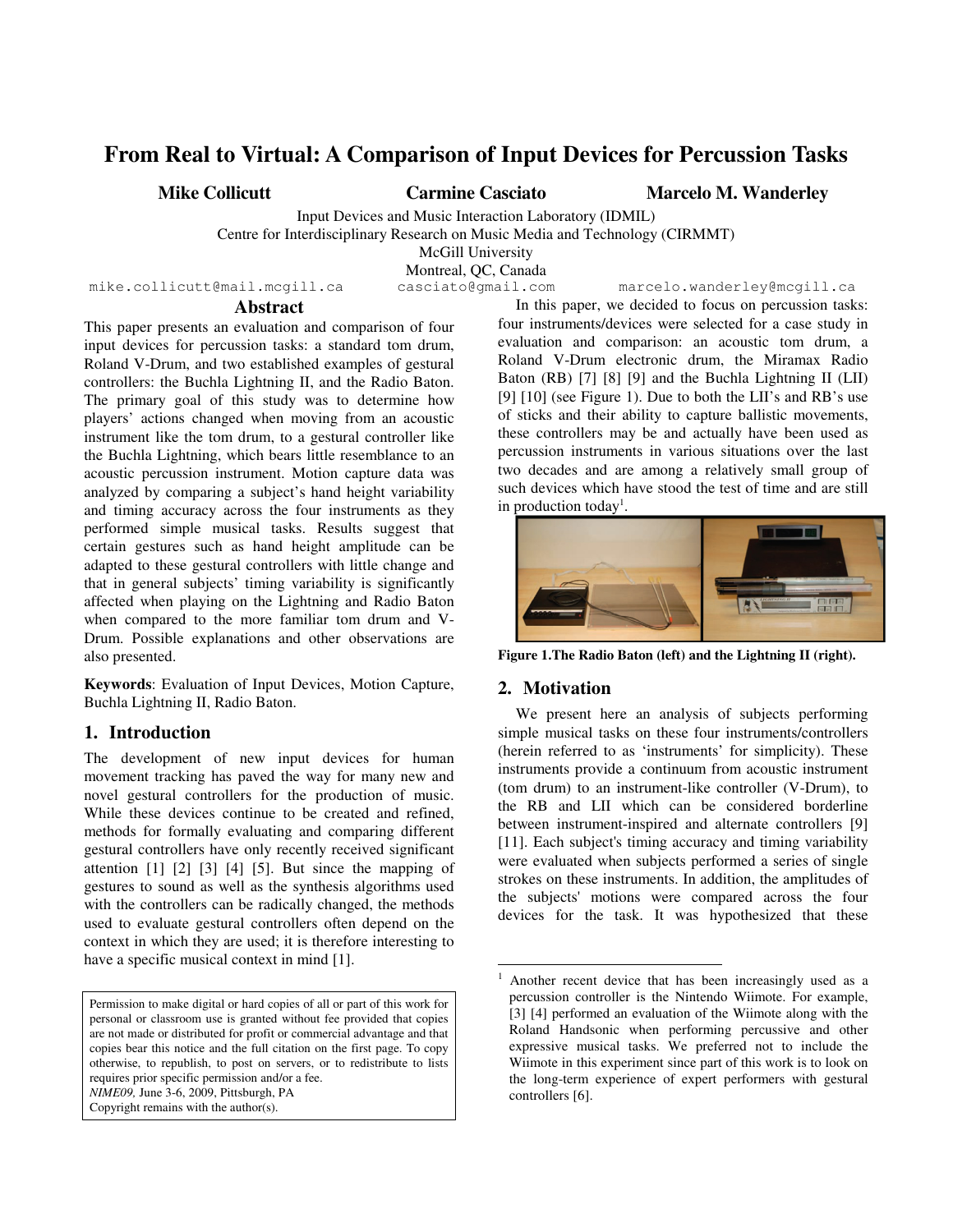measurements can provide insight into the following questions:

- Which device performed the best in terms of timing accuracy, and were any differences in timing accuracies statistically significant?
- How are subjects' gestures modified when playing one device compared with another?
- What are user opinions on the efficacy of the LII and RB as percussion instruments?

## **3. Experiment**

Three subjects from the classical percussion program in the Schulich School of Music, McGill University were selected for the experiment. Subjects were asked to perform two basic percussion tasks: single strokes (SSF), and double stroke rolls (DSR) in this order, both at forte volume and to a 120 bpm click track. Each subject performed between 16 and 32 strokes until they were satisfied with their performance. Subjects were given up to 10 minutes during setup of the different instruments to warm up and become familiar with them. This warm up time was considered sufficient to become familiar to the current instrument, while forgetting specific techniques used in any previous one. The exercises were completed on the tom drum, V-Drum, RB, and LII (in this order) for all subjects. The three gestural controllers in this study were mapped to a single tom drum sample from the V-Drum sound engine. The strike velocity in the RB and LII were mapped to the volume of the sample. The volume of the tom drum and sound sample was subjectively adjusted by listening to the real-time sound during setup.

A Polhemus Liberty 8 movement tracker was used to capture the subjects' actions during the tests. The sensors were placed on the back of each hand, on the forearms, biceps, back, and top of the head. Subjects were also recorded during the tests via a JVC GR-HD1 camera with a shutter speed of 1/1000 sec at 29.97 fps.

#### **4. Analysis**

Analysis of the subjects' performances was completed using the Polhemus data alongside the video recordings which were parsed, aligned side by side, and synchronized to allow for convenient comparison of techniques that subjects used (Figure 2).

The Polhemus system tracks each sensor with 6 DoF (3 spatial, 3 rotational). Since the majority of subjects' motions were observed to be in the vertical direction of the forearms and hands for these exercises, only this data was used in the analysis of timing and amplitudes of gestures.

#### **4.1 Assumptions & Sources of Error**

Ideally, the Polhemus sensors would be attached directly to the striking element of the device. However, because they are wired, attaching them to the striking element would prove too intrusive to the subjects' playing. Thus the minima in the hand heights were assumed to correspond to strikes on the interface.



**Figure 2. A screen-shot from the video recording of Subject 1 during one of the tests. From left to right are the Subject playing: the tom drum, V-Drum, RB, and LII.** 

In the majority of Subject 1's task performances however, it was clear that the minima of the hand heights did not actually correspond to a strike, but rather a strike occurred slightly before a minima at what looks like a slight 'glitch' in the hand height data. This is most likely a result of the stick rebounding off of the playing surface. In the case of the LII, this effect was also observed to exist, and was most likely from the subjects' sudden halting of their arm movements, resulting in a slight jitter. This effect is illustrated in Figure 3, however it was not observed in the other subjects (Figure 4): for Subjects 2 and 3, the minima do correspond to strikes.



**Figure 3. Polhemus hand height positions of Subject 1 during strikes on the LII (left) and tom drum (right). Here the strikes do not correspond to minima, but rather to the circled points.** 

When searching for minima in data, it is clear that the actual minima might light somewhere between two data points, and so there is an inherent uncertainty in the location of each strike of  $\pm 16.5$ ms, as the sampling period for the Polhemus data is 33ms for all markers<sup>2</sup>. This uncertainty in time also transfers to an uncertainty in hand height, in particular, when picking out strikes and maxima of the data. An estimate for the uncertainty in hand height of 0.1cm has been assumed. This value is believed to still

-

This relatively low sampling rate had to be used due to a limitation in the protocol used to send the Polhemus data through the network.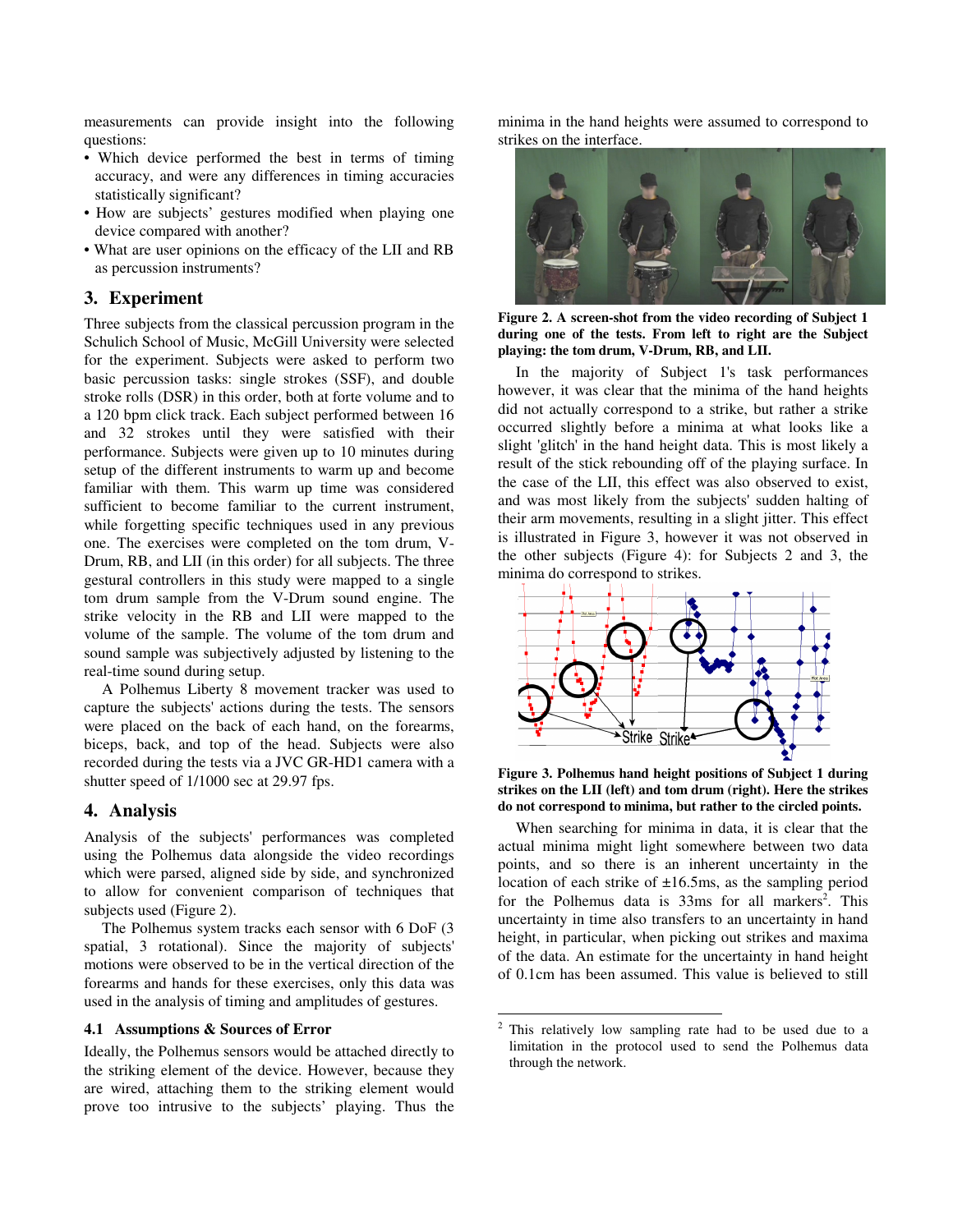be conservative, but closer to the true uncertainty, which could not be determined without further tests.



**Figure 4. Polhemus hand height positions of Subject 3 during strikes on the LII (left) and tom drum (right). Subject 3 does not exhibit the 'jitter' like Subject 1.** 

It was also assumed that the first strike by a subject was timed perfectly to the click track. This was necessary because the click track was not synchronized with the Polhemus data or the video recordings, therefore creating an unknown constant offset in the timing data. This offset is presumed to be small, but variable between each exercise and each Subject.

# **4.2 Data Analysis**

Motion capture data was obtained for the subjects performing the SSF and DSR musical tasks. Subjects' motions in this work were analyzed while performing the single strokes task only. A total of 16 consecutive strokes were analyzed for each subject on each of the instruments.

## *4.2.1 Timing Accuracy and Variability of Strokes*

The acquisition of minima from the hand height data was essentially done by a careful analysis of the hand height plots along with video recordings that made it fairly easy to pick out strike locations in the data by hand<sup>3</sup>.

While this method does not account for the potential latency of each device, the latency is assumed to be constant for an instrument<sup>4</sup>. Since performers were given a substantial warm up period beforehand, it is assumed that the Subjects took the inherent latency into account when performing the tasks and attempted to match the instrument's sound output to the click track. Thus the assumption on the first strike means that the following analysis is done relative to a click track that is simply offset from the one in the experiment by an amount equal to the device's latency. Therefore as long as the latency is constant for each instrument, it is fully taken into account in the data.

#### *4.2.2 Amplitude Variability of Stroke Gestures*

The acquisition of data to determine the amplitude of gestures was done in the same way as for the acquisition of timing data. A simple formula relating the hand height

 $\overline{a}$ 

position of a given strike, the maximum amplitude of the hand attained between this strike and the next, and the height of the next strike was devised and is given by:

$$
Amp[n] = (z_{\text{max}}[n] - z_{\text{min}}[n-1]) + (z_{\text{max}}[n] - z_{\text{min}}[n])
$$
  
\n
$$
Amp[n] = 2z_{\text{max}}[n] - z_{\text{min}}[n-1] - z_{\text{min}}[n]
$$
 (1)

Where  $z_{max}[n]$  is the peak hand height between two strikes for a given hand, and  $z_{min}[n-1]$ and  $z_{min}[n]$  are the hand heights at the location of the two strikes surrounding the maximum for a single hand. This gives a meaningful representation of the amplitude of the performers' gestures while still maintaining simplicity and ignoring fine-grain details dependent on the subjects' playing styles.

Equation 1 only shows changes in the gestures of performers in a relative sense; it does not consider how the hand heights might change over time relative to some fixed marker like the ground. A qualitative analysis of how the absolute hand heights change is discussed in Section 5.2.

## **5. Results**

Calculations of the mean timing accuracy of strokes and amplitude variation of gestures were completed for each of the subjects playing a SSF exercise on each of the four instruments.

# **5.1 Timing Accuracy of Strikes**

The accuracy of the strikes was first characterized in terms of the mean timing error relative to a 120 bpm click with a variability characterized by the standard deviation of these timing errors. Uncertainties in the means were substantially lower than the standard deviations, and so are not shown. Results are shown in Figure 5.



**Figure 5. Mean timing accuracy for each subject playing single forte strokes on each of the four instruments. Error bars are the standard deviations of timing errors. A negative timing error indicates an anticipation of the click track.** 

An analysis of the timing data was completed using oneway ANOVA [12]. Results showed that the differences in timing accuracy were very significant (p<0.001) for Subjects 1 and 3 and significant  $(p<0.05)$  for Subject 2. A Tukey's Honestly Significant Difference (HSD) test was applied to the ANOVA data for each subject to see where

<sup>&</sup>lt;sup>3</sup> Future work with this data will automate this process.

<sup>4</sup> Latency estimates by long-time performers are given in [9].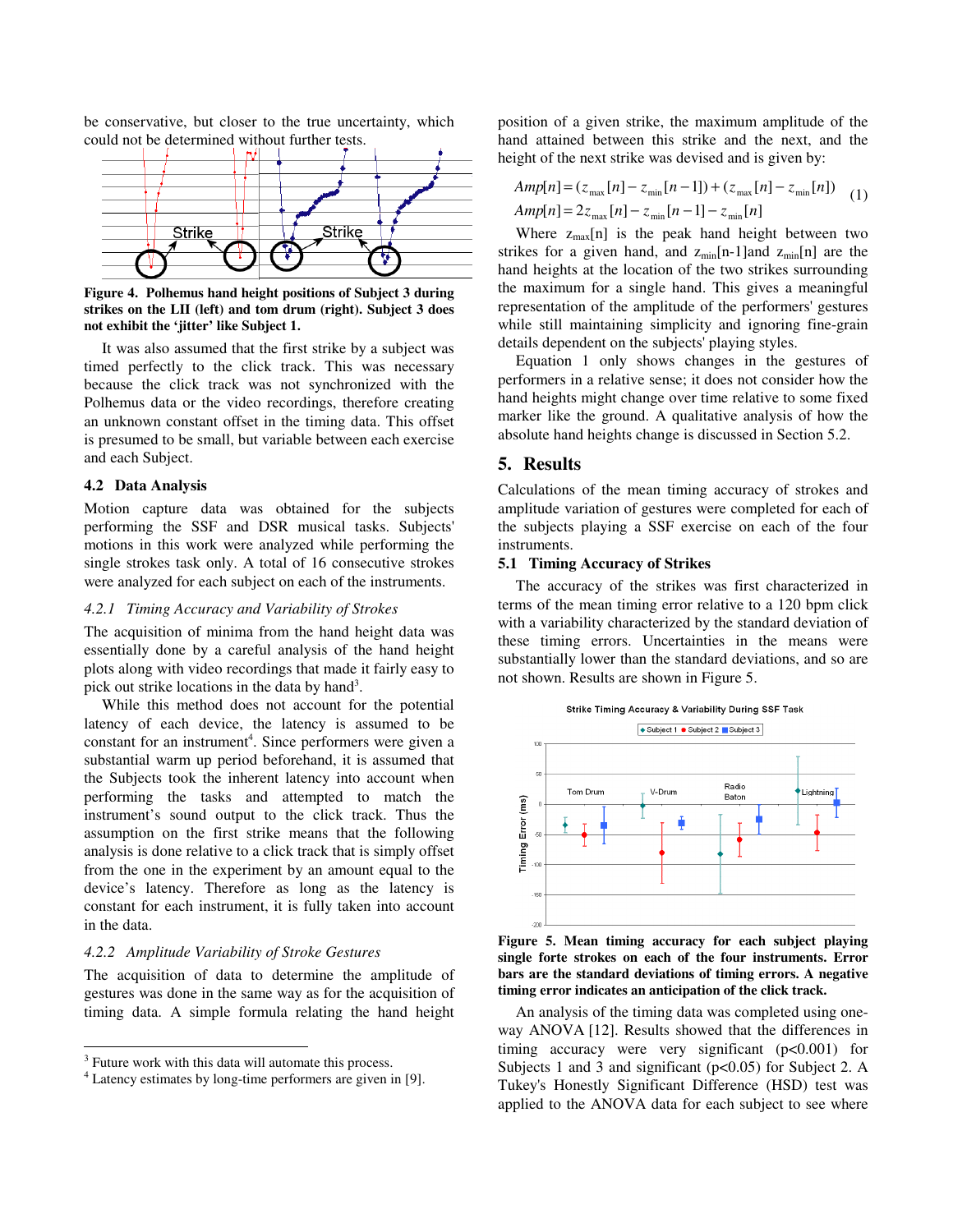the significance lies. Table 1 shows the results of the Tukey HSD test for each subject.

It was expected that there would be no significant difference between timings of the tom drum and V-Drum, as the V-Drum is designed to mimic a real tom drum. It was also expected that there would be a significant difference in timing errors between the LII and any of the other instruments, due to the lack of playing surface with the LII. Table 1 however shows that only Subject 3 experienced a significant difference between the LII and each of the other instruments. Subject 1 only showed a difference between the LII and RB, and Subject 2 experienced a difference between the LII and V-Drum.

 **Table 1. Results of Tukey HSD Test. "SIG" represents a significant, non-statistical difference between the mean timing errors for a subject. "NOT SIG" represents differences in the mean timing errors that can be attributed to statistical variability.** 

| Comparison   | Subject 1      | Subject 2      | Subject 3      |
|--------------|----------------|----------------|----------------|
| Tom & V-Drum | <b>NOT SIG</b> | <b>NOT SIG</b> | <b>NOT SIG</b> |
| V-Drum & RB  | <b>SIG</b>     | <b>NOT SIG</b> | <b>NOT SIG</b> |
| RB & LII     | SIG            | <b>NOT SIG</b> | <b>SIG</b>     |
| V-Drum & LII | <b>NOT SIG</b> | <b>SIG</b>     | <b>SIG</b>     |
| Tom & LII    | NOT SIG        | <b>NOT SIG</b> | <b>SIG</b>     |
| Tom & RB     | SIG            | <b>NOT SIG</b> | <b>NOT SIG</b> |

 It is also interesting to note that the rows for 'Tom & RB' and 'V-Drum & RB' present similar results. This is also true for the 'Tom & LII' and 'V-Drum & LII' rows with the exception of Subject 2. This was expected as the nature of the V-Drum is to closely mimic a traditional tom, and so results should be the same whether one is going from either a tom drum or V-Drum to something much different, like the RB or LII. Note, on the other hand, that the timings for the various subjects differ. This means that subjects were consistent when comparing devices (e.g. 'V-Drum & LII' and 'Tom & LII'), but their timings were not necessarily similar.

#### **5.2 Amplitude Variation and Regularity**

The peaks in the hand height data were first extracted from the Polhemus tracker for each hand and used in conjunction with the strike data used previously. Equation 1 was then applied for both hands, and the results were characterized using the mean and standard deviation for each hand on each instrument. The mean amplitudes for each hand were combined to give a single value for each instrument. Results are shown in Figure 6.

With the exception of Subject 2, the subjects did not appear to modify their gestures very much when playing the different devices. Typically one would expect very similar gestures to be made between the tom drum and V-Drum, since both employ drum sticks for striking, and have roughly the same rebound properties. It was observed from the video data that Subject 2 used much larger gestures on the V-Drum than the tom drum. In addition, Subject 2 used a different grip (French grip) than the other

Subjects, who both used German grips for all of the instruments. These factors could explain the observed differences in timing variability and gesture amplitude measurements for Subject 2 on the tom and V-Drum. A significance test using ANOVA showed significant differences in gesture amplitude for Subjects 2 and 3 (p<0.001). Subject 1 showed insignificant differences (p<0.6). Once again, Tukey's HSD test was used to find where the significant differences lie for Subjects 2 and 3. Results are presented in Table 2.<br>Mean Gesture Amplitudes and Variability During SSF Task





**Figure 6. Mean gesture amplitudes for each subject playing single forte strokes on each of the instruments. Errors bars are the standard deviations of the gesture amplitudes. Data is also averaged between left and right hands.** 

A few consistent observations arise out of the analysis. Again, with the exception of Subject 2, the player's hand heights were not significantly affected when transferring from the tom to the V-Drum, which was expected. Also expected was that the 'Tom and LII' entry is the same as the 'V-Drum & LII' entry for all subjects for the same reasons as mentioned in Section 5.1. This however was not the case with the 'V-Drum & RB' and 'Tom & RB' entries for Subject 3.

**Table 2. Results of Tukey HSD Test. "SIG" represents a significant, non-statistical difference between the gesture amplitudes for a subject. "NOT SIG" represents differences in the gesture amplitudes that can be attributed to statistical variability.** 

| Comparison   | Subject 1      | Subject 2  | Subject 3      |
|--------------|----------------|------------|----------------|
| Tom & V-Drum | <b>NOT SIG</b> | <b>SIG</b> | <b>NOT SIG</b> |
| V-Drum & RB  | <b>NOT SIG</b> | <b>SIG</b> | <b>SIG</b>     |
| RB & LII     | <b>NOT SIG</b> | <b>SIG</b> | <b>SIG</b>     |
| V-Drum & LII | <b>NOT SIG</b> | <b>SIG</b> | <b>NOT SIG</b> |
| Tom & LII    | <b>NOT SIG</b> | <b>SIG</b> | <b>NOT SIG</b> |
| Tom & RB     | <b>NOT SIG</b> | <b>SIG</b> | <b>NOT SIG</b> |

The Polhemus data also showed that the envelope of subjects' movements stayed mostly flat while performing a task on one of the devices. However, it was observed that for Subjects 1 and 3, their non-dominant hand was consistently up higher than their other hand while playing the tom drum and V-Drum. This effect disappeared however when those subjects played on the RB and LII.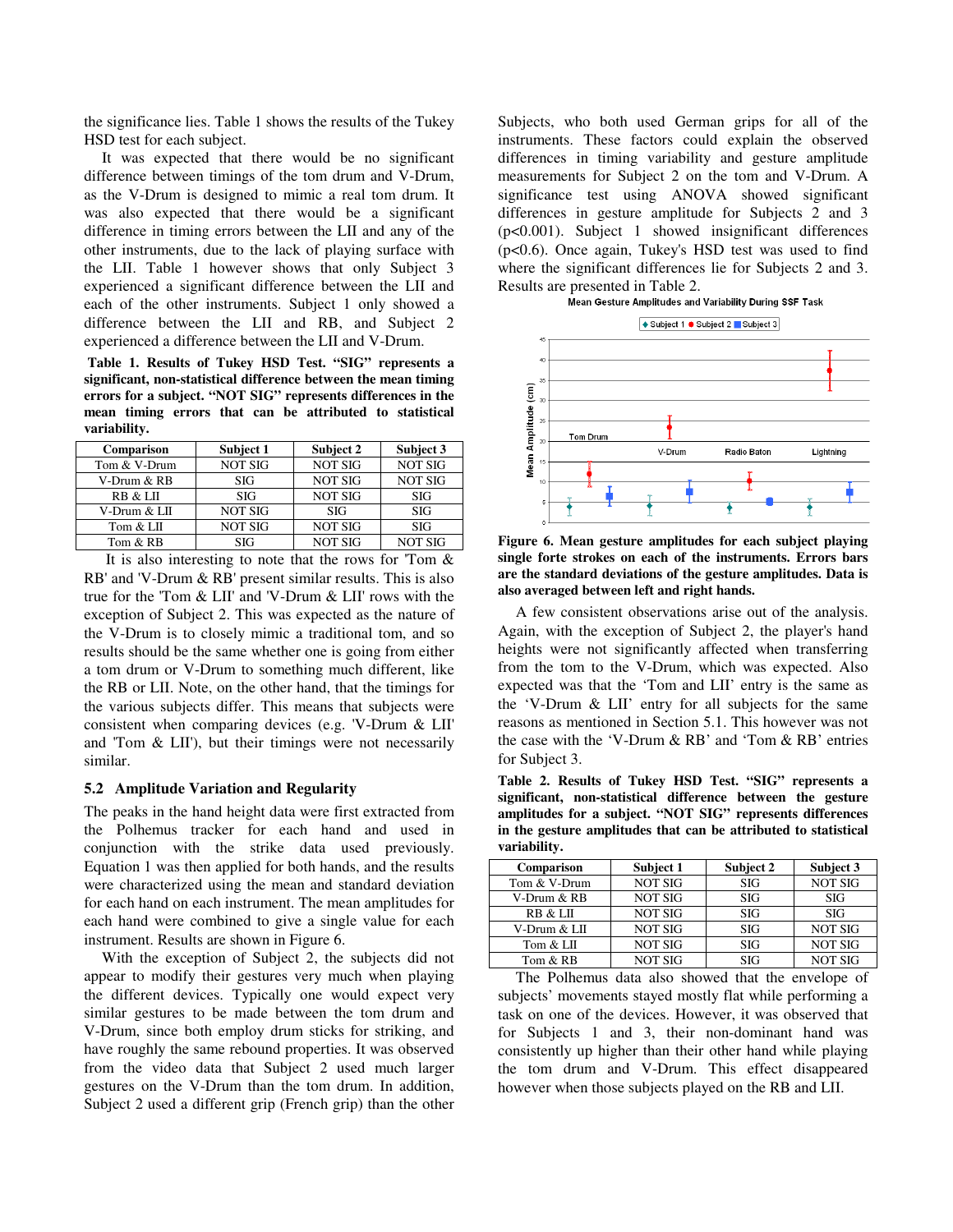#### **5.3 Double-Stroke Rolls Exercise**

It is interesting to note that the same difference in hand height was observed for Subject 3 when performing DSRs. Subject 1 however showed this difference on the tom drum and the RB, but not on the V-Drum.

Performance of this exercise was poor when subjects used the RB or LII. The audio from these exercises show many missed strike triggers on both instruments. This is discussed further in the following Section.

#### **5.4 Post-Experiment Subject Comments**

Following the completion of the SSF and DSR tasks on the four instruments, subjects were asked to rate on the V-Drum, RB, and LII in terms of a number a features relative to the tom drum (assumed rating of 5 for all categories). A summary of subjects' responses are shown in Table 3.

**Table 3. Summary of post-experiment subject comments (1 is poor and 5 is excellent).** 

| Subject                       | 1              | 2              | 3              | Average        |
|-------------------------------|----------------|----------------|----------------|----------------|
| <b>Timing Accuracy</b>        |                |                |                |                |
| V-Drum                        | $\overline{4}$ | 5              | 5              | 4.67           |
| Radio Baton                   | 3              | $\overline{4}$ | 3              | 3.33           |
| Lightning                     | $\overline{c}$ | 3              | $\mathbf{1}$   | $\mathfrak{D}$ |
| <b>Timbre Controllability</b> |                |                |                |                |
| V-Drum                        | 4              | $\overline{4}$ | 5              | 4.33           |
| Radio Baton                   | $\overline{c}$ | 3              | 1              | 2              |
| Lightning                     | 3              | 3              | $\overline{c}$ | 2.67           |
| <b>Responsiveness</b>         |                |                |                |                |
| V-Drum                        | $\overline{4}$ | $\overline{4}$ | 5              | 4.33           |
| Radio Baton                   | $\overline{c}$ | 3              | 3              | 2.67           |
| Lightning                     | $\mathfrak{D}$ | $\overline{c}$ | 1              | 1.67           |
| <b>Expressivity</b>           |                |                |                |                |
| V-Drum                        | $\overline{4}$ | 3              | 5              | $\overline{4}$ |
| Radio Baton                   | $\overline{c}$ | 3              | $\overline{2}$ | 2.33           |
| Lightning                     | $\overline{c}$ | 3              | $\overline{c}$ | 2.33           |
| <b>Acoustic Likeness</b>      |                |                |                |                |
| V-Drum                        | $\overline{4}$ | 5              | $\overline{4}$ | 4.33           |
| Radio Baton                   | 3              | 3              | $\overline{c}$ | 2.67           |
| Lightning                     | $\overline{c}$ | 1              | $\overline{c}$ | 1.67           |
| Playability                   |                |                |                |                |
| V-Drum                        | 5              | 5              | 5              | 5              |
| Radio Baton                   | 3              | 3              | 3              | 3              |
| Lightning                     | $\overline{c}$ | 1              | 1              | 1.33           |

Overall, the V-Drum was considered by far the best facsimile of an acoustic drum, followed by the RB and then the LII. It is interesting to note that subjects ranked the LII higher than the RB for Timbre Control, and equally good for Expressivity. Furthermore, the impressions about timing accuracy are especially interesting as they contradict the results of the single stroke condition.

## **6. Discussion**

Results showed no significant differences in timing accuracy between the Tom Drum and V-Drum for all subjects. Data from Table 1 and Figure 5 suggest that in general timing is significantly better in the LII. This seems counter-intuitive, as the LII has no physical interface to

strike. Furthermore, subjects rated the LII worst in terms of timing expressivity (see Table 3), probably because of the LII's poor performance during the DSR exercise.

One must be careful before concluding that the results of the timing experiment done in this work can be generalized. The assumption that the subjects' first strike was timed perfectly introduces an unknown offset in the timing data that is different for each instrument and subject. While this offset is assumed to be relatively small, it nonetheless could confound the timing results obtained.

The variability does not suffer from this assumption however. Analysis of the subjects' timing variability shows that the tom drum has the smallest variability on average, which is to be expected. The LII had the next lowest average variability across the 3 subjects, closely followed by the V-Drum and lastly the RB. The low variability of the LII data is surprising, as it is the most dissimilar from an acoustic tom drum. One possible explanation is that because of the lack of a playing surface, performers are forced to halt their movements, rather than 'letting the stick do all the work' [1]. Hence gestures used with the Lightning appear to be fundamentally different than those used with the other instruments. Further research is needed to develop an explanation for this result.

From Table 2 it appears that in general subjects (with the exception of Subject 2) do not have to adjust their gestures significantly when moving from acoustic instruments to percussion-based controllers when playing single strokes. Results show that the majority of comparisons between the "traditional" instruments (tom and V-Drum) showed no significant adaptation of gesture amplitude when compared to performances on the RB or LII. However, when one looks at hand heights in an absolute sense, differences are found when going from the tom drum or V-Drum to the two gestural controllers in either exercise. This suggests that subjects approached the gestural controllers differently in the SSF and DSR tasks.

It is clear from the videos captured during the performances that subjects indeed played the RB and LII differently during the double stroke rolls exercise by exerting more effort and energy to create the 'roll' effect due to the lack of significant rebound on the foam-tipped RB sticks and lack of any playing surface at all on the LII. Despite this extra effort, audio results from the tests show that subjects could not perform the roll with the RB and LII nearly as well as the tom and V-Drum as the trigger algorithms in the RB and LII could not handle the stroke density of the exercise. This is reflected in the postexperiment Subject comments (see Table 3). Subjects rated the RB and LII much lower than the V-Drum in terms of timing expressivity, responsiveness, and playability. It is also interesting to note that the RB and LII scored substantially worse than the V-Drum in terms of timbre control and expressivity in light of the fact that all gestural controllers were only controlling the volume of the same